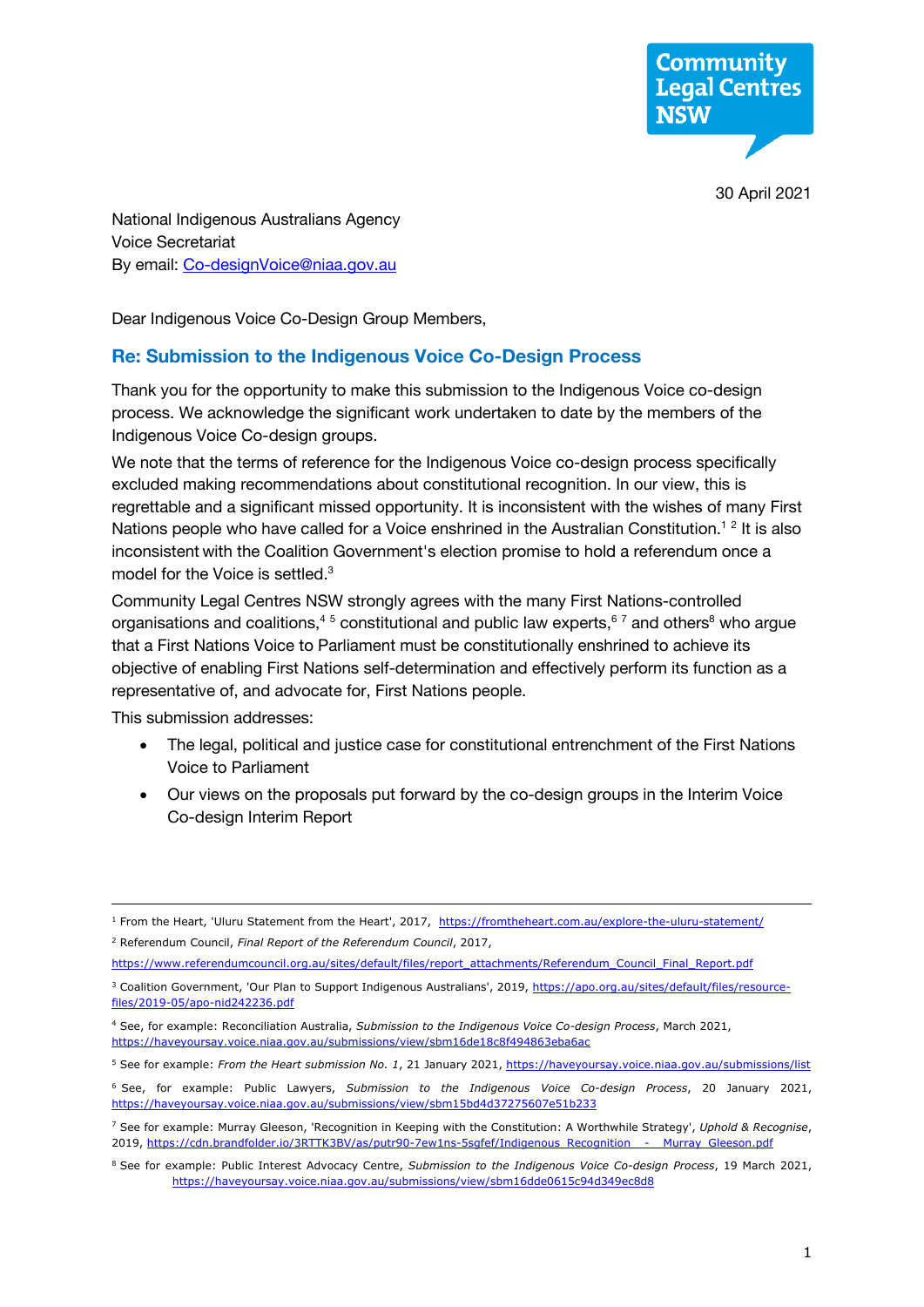constitutionally enshrined Voice to reset the relationship between First Nations people and the state / non-First Nations population. • The unique opportunity presented by a referendum and the establishment of a

# **About Community Legal Centres NSW**

 Community Legal Centres NSW is the peak body for 40 community legal centres in NSW. Our more broadly, with the aim of increasing access to justice for people in NSW. team supports, represents and advocates for our members, and the legal assistance sector

 Community legal centres are independent non-government organisations that provide free legal assistance to people and communities when they need it most, particularly to people facing economic hardship, disadvantage, discrimination or domestic violence.

 Community Legal Centres NSW is advised on matters relating to justice for First Nations people by our Aboriginal Advisory Group, our Aboriginal and Torres Strait Islander Rights Working Group, and our Aboriginal-controlled member centres, as well as by the Aboriginal Legal Service (NSW/ACT).

 The work we do across NSW – supporting victim-survivors of domestic violence, women in disadvantage and discrimination among others – highlights the extent and structural nature of the injustices First Nations people continue to experience. In 2019, our members identified First Nations justice as a priority justice system reform prison, children and families engaged with the child protection system and people experiencing

 Community legal centres stand in solidarity with First Nations people and communities. We support the substance and intent of the Uluru Statement from the Heart and strongly support the establishment of a constitutionally enshrined Voice to Parliament.

# **The Voice Must be Enshrined in the Constitution**

## **It is the only form of constitutional recognition endorsed by First Nations people**

 Community Legal Centres NSW acknowledges that First Nations people have a unique relationship with the Constitution and the colonising state that enacted it. Only they were dispossessed as a result of invasion and expressly excluded from being counted as members of Australia's political and legal institutions. the 'new' nation under the Constitution. They were given no role to play in the framing of

 First Nations' people's calls for constitutional recognition are not new and proposals for reform Recognition Relating to Aboriginal and Torres Strait Islander People considered 21 examples of past, current and proposed First Nations advisory bodies.<sup>9</sup> have taken multiple forms over the years. The Parliamentary Joint Committee on Constitutional

 A constitutionally enshrined Voice is the only current option for constitutional reform that accords with the wishes and aspirations of First Nations people themselves.<sup>10</sup> In May 2017, after

 <sup>9</sup> Joint Select Committee on Constitutional Recognition Relating to Aboriginal and Torres Strait Islander People, *Final Report*, 2018,

stRecognition/Final\_Report <u>stRecognition/Final\_Report</u><br><sup>10</sup> Referendum Council, *Final Report of the Referendum Council*, 2017, https://www.aph.gov.au/Parliamentary\_Business/Committees/Joint/Former\_Committees/Constitutional\_Recognition\_2018/Con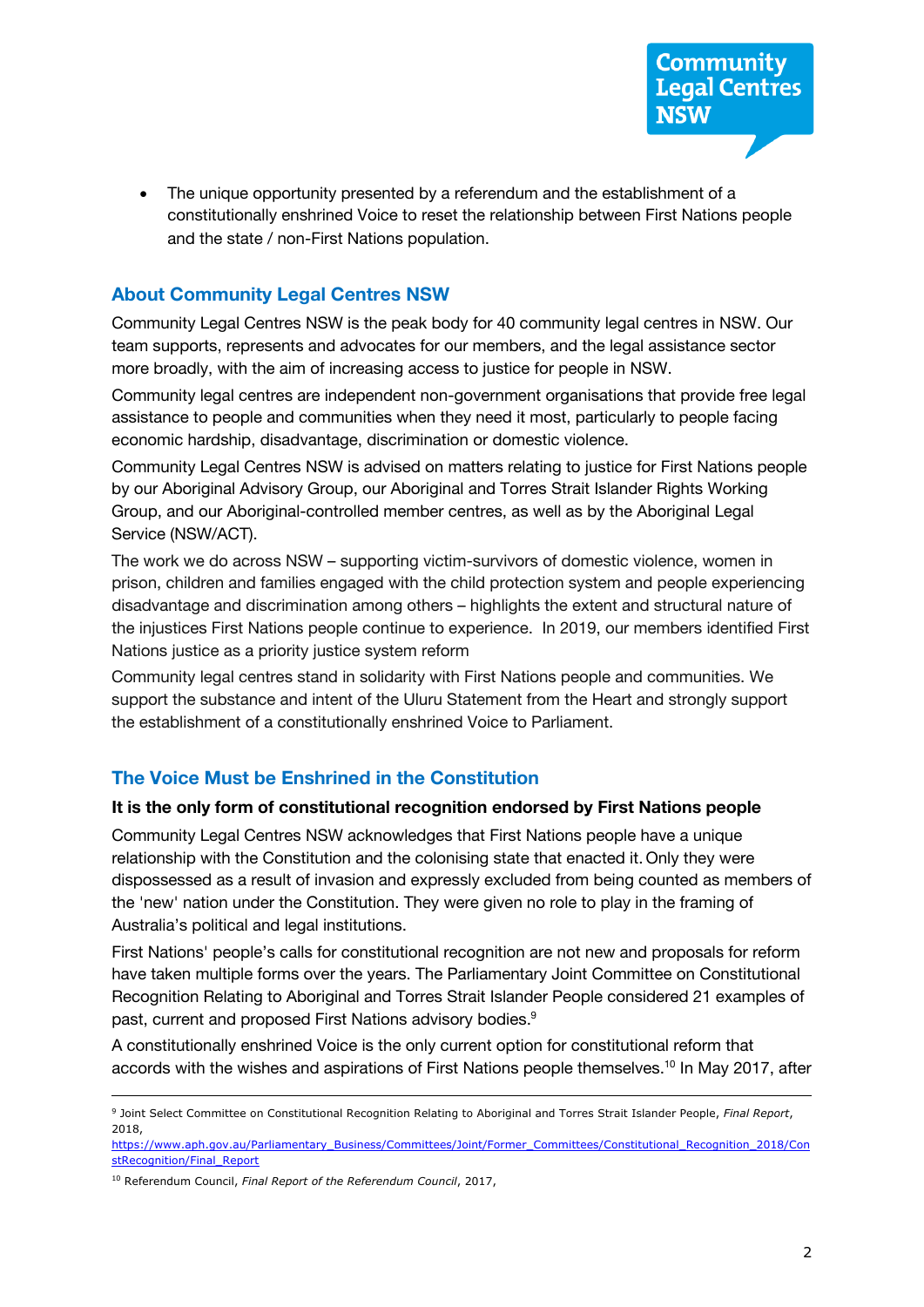the most 'significant consultation process that has ever been undertaken',<sup>11</sup> First Nations  people presented the *Uluru Statement from the Heart* to the Australian Government and the community.

As the joint submission by several leading public and constitutional law academics explains:<sup>12</sup>

 *The delegates who were locally selected to participate in the Regional Dialogues that vast and differing regions throughout Australia. They were intentionally selected to Delegates included Elders, Traditional Owners, community representatives, youth and other First Nations representatives from local and regionally based organisations. The experiences of this diverse range of delegates meant that the reforms in the Uluru Statement provided an unprecedented insight into the wishes and needs of First Nations culminated in the Convention at Uluru were drawn from First Nations communities across represent people who are often politically forgotten by government and Parliament. communities across the country.* 

 The statement rejected earlier proposals for constitutional reform, which tended to focus on recommended a constitutionally enshrined First Nations Voice to Parliament.<sup>14</sup> repealing or amending discriminatory provisions (notably sections 25 and 51(xxvi)).<sup>13</sup> Instead, it

 Community Legal Centres NSW recognises that only by enshrining the Voice to Parliament in the Constitution and committing to truth-telling and a process of agreement-making with First Nations people, will non-Indigenous people and communities demonstrate our acceptance of First Nations' people's invitation to 'walk with us in a movement of the Australian people for a better future.'<sup>15</sup>

#### **The Australian public supports constitutional enshrinement**

 Community Legal Centres NSW notes that many people already support a constitutionally enshrined Voice to Parliament. The 2020 Australian Reconciliation Barometer found that:16

- 95% of the general community believe it is important for First Nations people to have a say in the matters that affect them
- 81% of the general community believe it is important to protect a First Nations representative body in the Constitution so that it 'can't be removed by any government'.

https://www.referendumcouncil.org.au/sites/default/files/report\_attachments/Referendum\_Council\_Final\_Report.pdf<br><sup>11</sup> Referendum Council, *Final Report of the Referendum Council*, 2017, <sup>11</sup> Referendum Council, Final Report of the Referendum Council, 2017,

https://www.referendumcouncil.org.au/sites/default/files/report\_attachments/Referendum\_Council\_Final\_Report.pdf https://www.referendumcouncil.org.au/sites/default/files/report\_attachments/Referendum\_Council\_Final\_Report.pdf 12 Public Lawyers, *Submission to the Indigenous Voice Co-design Process*, 20 January 2021,

https://haveyoursay.voice.niaa.gov.au/submissions/view/sbm15bd4d37275607e51b233

 <sup>13</sup> Joint Select Committee on Constitutional Recognition of Aboriginal and Torres Strait Islander People, *Final* Report, 2015, s Strait Islander People/Constitutional Recognition/Final Report https://www.aph.gov.au/Parliamentary\_Business/Committees/Joint/2015\_Constitutional\_Recognition\_of\_Aboriginal\_and\_Torre

<sup>&</sup>lt;u>s\_Strait\_Islander\_People/Constitutional\_Recognition/Final\_Report</u><br><sup>14</sup> From the Heart, 'Uluru Statement from the Heart', 2017, https://fromtheheart.com.au/explore-the-uluru-statement/

<sup>&</sup>lt;sup>15</sup> From the Heart, 'Uluru Statement from the Heart', 2017, https://fromtheheart.com.au/explore-the-uluru-statement/

<sup>&</sup>lt;sup>16</sup> Reconciliation Australia, 'Australian Reconciliation Barometer', 2020, https://www.reconciliation.org.au/wpcontent/uploads/2020/11/australian\_reconciliation\_barometer\_2020\_-full-report\_web.pdf content/uploads/2020/11/australian\_reconciliation\_barometer\_2020\_-full-report\_web.pdf<br>  $3$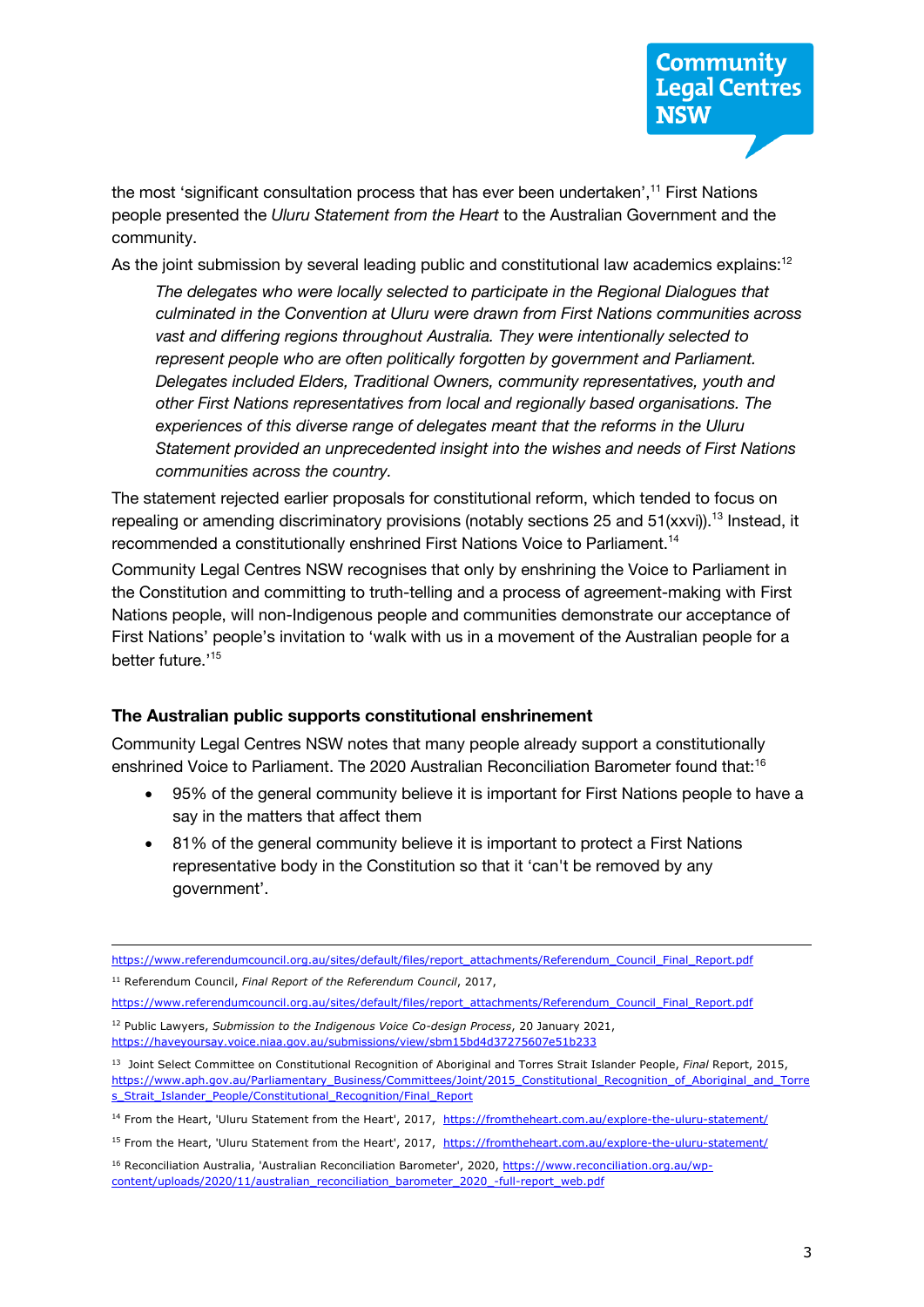More recently, the Australian Constitutional Values Survey 2021 undertaken by CQUniversity Australia and Griffith University found that 62% of the 1,511 respondents were in favour of a First Nations Voice and over 50% expressly in favour of it being protected in the Constitution (compared to 26% in favour of a purely legislative Voice).<sup>17</sup>

#### **Entrenchment is in keeping with our constitutional tradition**

 The entrenchment of the Voice in the Constitution is in keeping with Australia's constitutional tradition. As Liberal MP Julian Leeser argues, 'it is the kind of machinery clause that Griffith, Barton and their colleagues might have drafted.<sup>18</sup> Constitutional entrenchment of the Voice is sharing. A Voice that is, 'constitutionally entrenched but legislatively controlled' is also congruent with the system of Parliamentary democracy that is established in the Constitution.<sup>19</sup> better informed in its approach to First Nations affairs. We discuss this point in detail below. consistent with the purpose of the Constitution in providing a rulebook to regulate power It will enhance (not curtail) the existing powers of Parliament, including by ensuring that it is

#### **Entrenchment will provide legitimacy, stability and independence**

The history of past First Nations representative bodies<sup>20</sup> created through executive or legislative action provides a compelling justification for constitutional enshrinement. Once established, all Commission, have been plagued by failures to listen, communicate or cooperate effectively and were subsequently abolished by governments. This fact clearly highlights the inadequacy of non-constitutional means to safeguard the Voice's existence, to compel governments to engage in good faith, and to support genuine self-determination. Further, we note that relationships between the state and these bodies, particularly the Aboriginal and Torres Strait Islander to recognise cultural differences.

 such as the High Court, will confer a degree of popular legitimacy that will ensure Parliament's send a clear message to First Nations people and the wider community that it has very limited Including the Voice in the Constitution alongside other foundational institutions of government, legislative implementation of the Voice aligns with First Nations people's expectations as well as those of the broader community.<sup>21</sup> In contrast, establishing the Voice in legislation only would impact and significance.

<sup>&</sup>lt;sup>17</sup> CQ University and Griffith University, 'The Australian Constitutional Values Survey 2021', https://www.cqu.edu.au/ data/assets/pdf file/0021/190092/australian-constitutional-values-survey-2021.pdf

https://www.cqu.edu.au/\_\_data/assets/pdf\_file/0021/190092/australian-constitutional-values-survey-2021.pdf<br><sup>18</sup> Julian Leseer quoted in Uphold & Recognise, *Submission No 172 to the Joint Select Committee on Constitutional relating to Aboriginal and Torres Strait Islander People*, 5 June 2018,

https://www.aph.gov.au/Parliamentary\_Business/Committees/Joint/Former\_Committees/Constitutional\_Recognition\_2018/Con

<sup>&</sup>lt;u>stRecognition/Submissions</u><br><sup>19</sup> Murray Gleeson, 'Recognition in Keeping with the Constitution: A Worthwhile Strategy', *Uphold & Recognise*, 2019, https://cdn.brandfolder.io/3RTTK3BV/as/putr90-7ew1ns-5sgfef/Indigenous\_Recognition\_-\_\_Murray\_Gleeson.pdf

 <sup>20</sup> National Indigenous Australians Agency, *Indigenous Voice Co-Design Process: Interim Report*, October 2020, see: Chapter 4, <u>https://voice.niaa.gov.au/sites/default/files/2021-02/indigenous-voice-codesign-process-interim-report-2020.pdf</u><br><sup>21</sup> Public Lawyers, *Submission to the Indigenous Voice Co-design Process*, 20 January 2021,

https://haveyoursay.voice.niaa.gov.au/submissions/view/sbm15bd4d37275607e51b233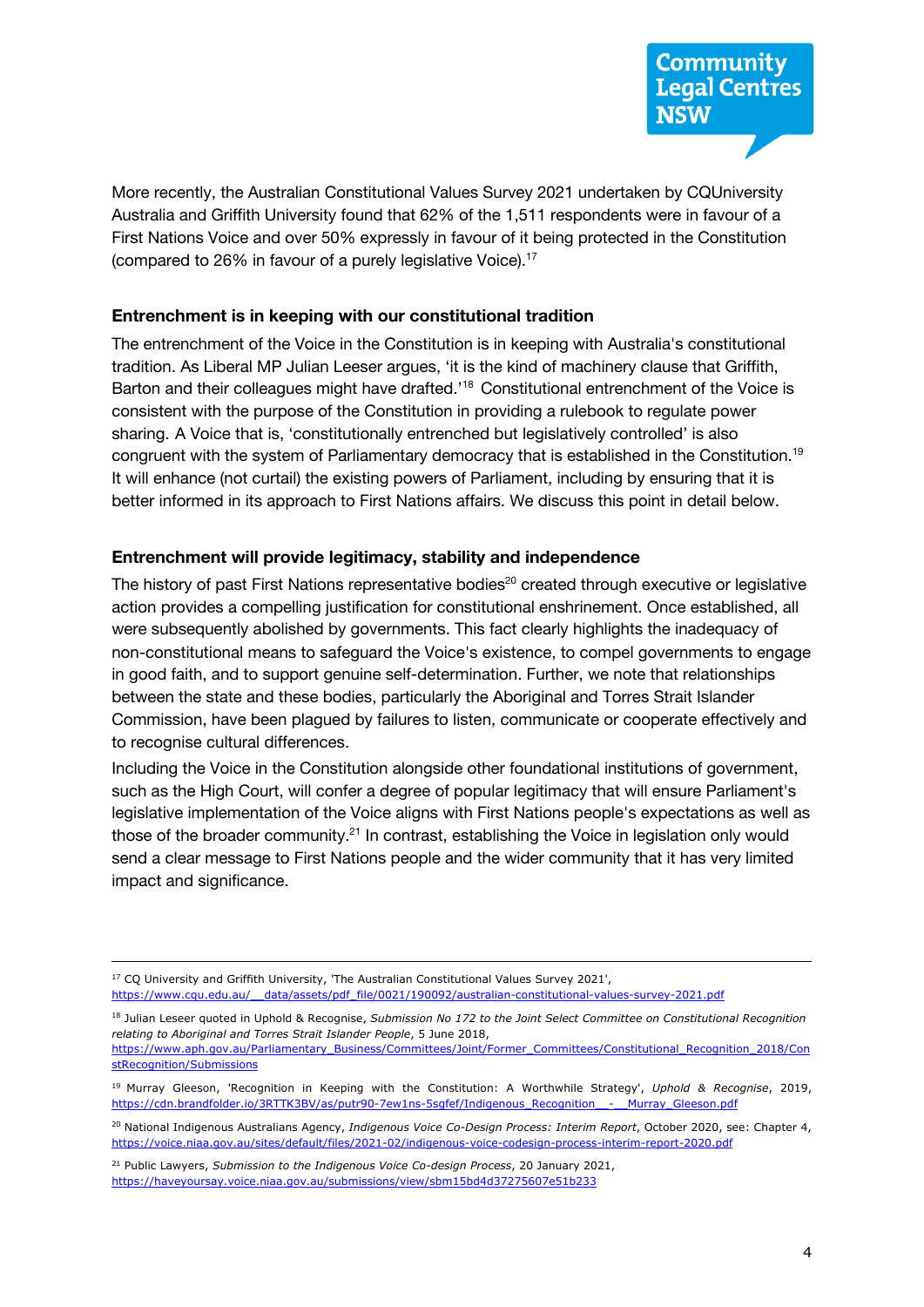Given the legitimate concerns that a purely legislative mechanism would leave the Voice vulnerable to changes in political will,<sup>22</sup> Community Legal Centres NSW strongly believes that its permanence, independence and stability must be guaranteed in the Constitution. Constitutional enshrinement will protect the Voice from being dismantled at the whim of the government of the day and increases its ability to speak necessary truths, to hold governments and Parliaments accountable and to fearlessly represent the diverse views of First Nations people. We note that the effectiveness of the Voice will also depend on whether it receives adequate, ongoing funding.

## **If designed and implemented appropriately, the Voice could have a real impact on the lives of First Nations people on the ground**

 In the absence of a strong and secure national representative Voice, policy decisions have been largely left to be determined by governments, with minimal, genuine input from First Nations people. Despite spending billions of dollars each year,<sup>23</sup> successive governments have failed to close the gap between First Nations people and their non-Indigenous counterparts on a range of social, economic and justice measures. In fact, evidence suggests that on many measures, the gap is widening.<sup>24 25</sup> As a result of historical and ongoing dispossession and institutional employment, incarceration and child removal.<sup>26</sup> They live on average 10 years less than nonmore likely to be hospitalised for mental-health conditions.<sup>27</sup> These statistics are an outrage and racism, First Nations people continue to experience worse outcomes in health, education and Indigenous people, are three times more likely to suffer from chronic diseases and five times an ongoing scourge on our modern history.

 This month marks 30 years since the Royal Commission into Aboriginal Deaths in Custody handed down its final report in April 1991. The report included 339 recommendations, many of which have been ignored or only partly implemented. Yet, the rates of incarceration of First Nations people and deaths in custody remains a source of deep national shame – at least 474

 <sup>25</sup> National Congress of Australia's First People, *Submission 292 to the Joint Select Committee on Constitutional Recognition relating to Aboriginal and Torres Strait Islander People*, June 2018,

https://www.aph.gov.au/Parliamentary\_Business/Committees/Joint/Former\_Committees/Constitutional\_Recognition\_2018/Con stRecognition/Submissions

 <sup>22</sup> See, for example: Reconciliation South Australia, *Submission No 475 to the Joint Select Committee on Constitutional Recognition relating to Aboriginal and Torres Strait Islander People*, June 2018,

https://www.aph.gov.au/Parliamentary\_Business/Committees/Joint/Former\_Committees/Constitutional\_Recognition\_2018/Con

<sup>&</sup>lt;u>stRecognition/Submissions</u><br><sup>23</sup> See for example: Natalie Ahmat and Shahni Wellington, 'Budget 2020: what's the long and short of it at first glance?', *NITV*, 6 October 2020, https://www.sbs.com.au/nitv/article/2020/10/06/budget-2020-whats-long-and-short-it-first-glance

 <sup>24</sup> Patricia Karvelas, 'Closing the gap: how are we getting it so wrong?, *ABC News*, 11 February 2015 https://www.abc.net.au/news/2015-02-11/karvelas-closing-the-gap-how-are-we-getting-it-so-wrong/6086018

<sup>&</sup>lt;sup>26</sup> Shireen Morris and Noel Pearson, 'Indigenous Constitutional Recognition: Paths to Failure and Possible Paths to Success'  (2017) 91 *Australian Law Journal* 350 <sup>27</sup> The Royal Australian and New Zealand College of Psychiatrists, *Submission No 118 to the Joint Select Committee on*

 *Constitutional Recognition relating to Aboriginal and Torres Strait Islander People*, June 2018, https://www.aph.gov.au/Parliamentary\_Business/Committees/Joint/Former\_Committees/Constitutional\_Recognition\_2018/Con stRecognition/Submissions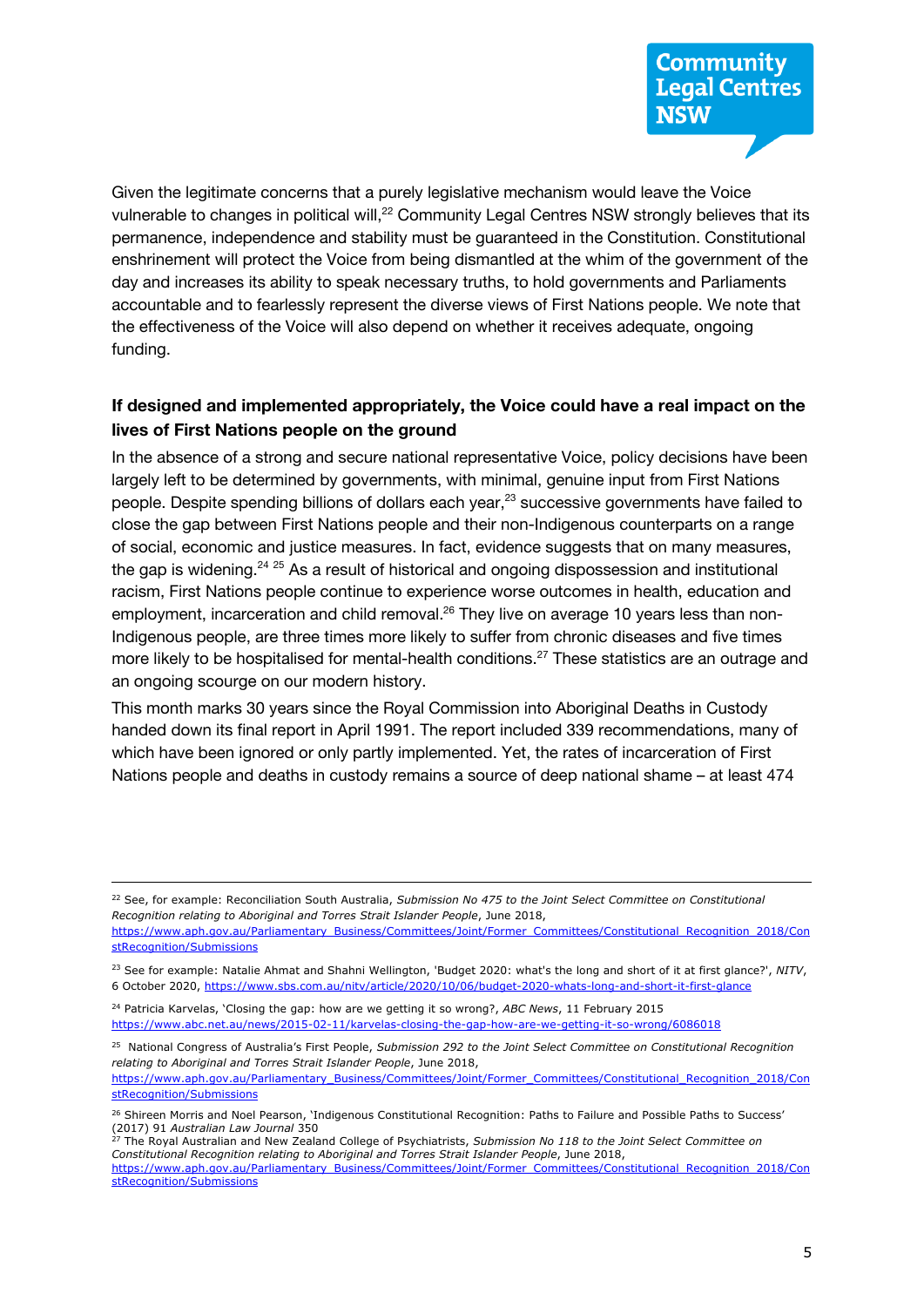First Nations people have died in custody since 1991.<sup>28</sup> Seven First Nations people have died since the beginning of March 2021.<sup>29</sup>

 many First Nations people and communities is inadequate. The exclusion of First Nations voices from Parliament has contributed to the ongoing enactment of paternalistic policies which are often short-lived, duplicative, ineffective, discriminatory and dismissive of First Nations' traditions, cultures, knowledges and lived experiences. 30 Such approaches have not and will The current, top-down approach to addressing the disadvantage and exclusion experienced by not work to address the structural drivers of disadvantage and exclusion.

 The problems facing First Nations communities are not intractable. In 2009 the Australian Human Rights Commission presented to government its report on the options for a sustainable national representative body for First Nations people. More than a decade ago, the report noted that the gap is not closing because the approach taken by successive governments did not meet the standard of evidence-based policy.<sup>31</sup>

 Similarly, we have long known that self-determination is key. As the National Aboriginal Community Controlled Health Organisation notes, people's health and wellbeing suffer when economic or political circumstances.32 Or, in the words of the *Uluru Statement from the*  they lack autonomy or feel as though they are being controlled by others or by their social, *Heart*,'[w]hen we have power over our destiny our children will flourish'.

 We note the many local examples which demonstrate that meaningful engagement with First Nations communities delivers appropriate and impactful outcomes and can drive meaningful change. Numerous studies have shown that First Nations-controlled health services consistently deliver better outcomes for First Nations people.<sup>33</sup> Yet, Productivity Commission figures confirm an increasing proportion of funding for First Nations policies is going to non-First Nations organisations.<sup>34</sup>

 Community Legal Centres NSW strongly believes that only First Nations people can identify and devise solutions to the unique challenges they face. We recognise that constitutional reform must be accompanied by other substantive reforms, including the establishment of a Makarrata

 <sup>28</sup> Stan Grant, 'Aboriginal deaths in custody reflect the poor health of Australia's democracy', *ABC News*, 18 April 2021, https://www.abc.net.au/news/2021-04-18/aboriginal-deaths-custody-reflect-health-democracy-australia/100074262

 <sup>29</sup> Evan Young, 'Two more Indigenous deaths in custody take Australia's total since the start of March to seven', *SBS News*, 27 April 2021, https://www.sbs.com.au/news/two-more-indigenous-deaths-in-custody-take-australia-s-total-since-the-start-ofmarch-to-seven

<u>march-to-seven</u><br><sup>30</sup> Megan Davis, 'Closing the Gap in Indigenous Disadvantage: A Trajectory of Indigenous Inequality in Australia', 2015, 16(1)  *Georgetown Journal of International Affairs* 

<sup>31</sup> Australian Human Rights Commission, `Our Future is in our Hands – Creating a Sustainable National Representative Body for Aboriginal and Torres Strait Islander People', *Report of the Steering Committee for the Creation of a New Representative Body*  (2009) https://humanrights.gov.au/our-work/our-future-our-hands-2009

(2009) <u>https://humanrights.gov.au/our-work/our-future-our-hands-2009</u><br><sup>32</sup> National Aboriginal Community Controlled Health Organisation, *Submission No 373* to the Joint Select Committee on Constitutional Recognition relating to Aboriginal and Torres Strait Islander People, June 2018, https://www.aph.gov.au/Parliamentary\_Business/Committees/Joint/Former\_Committees/Constitutional\_Recognition\_2018/Con stRecognition/Submissions

 <sup>33</sup> National Aboriginal Community Controlled Health Organisations, *Submission No 373 to the Joint Select Committee on Constitutional Recognition relating to Aboriginal and Torres Strait Islander People*, June 2018, stRecognition/Submissions https://www.aph.gov.au/Parliamentary\_Business/Committees/Joint/Former\_Committees/Constitutional\_Recognition\_2018/Con

expenditure-report/2017 34 Productivity Commission, *Indigenous Expenditure Report*, 2017, https://www.pc.gov.au/research/ongoing/indigenousexpenditure-report/2017<br>6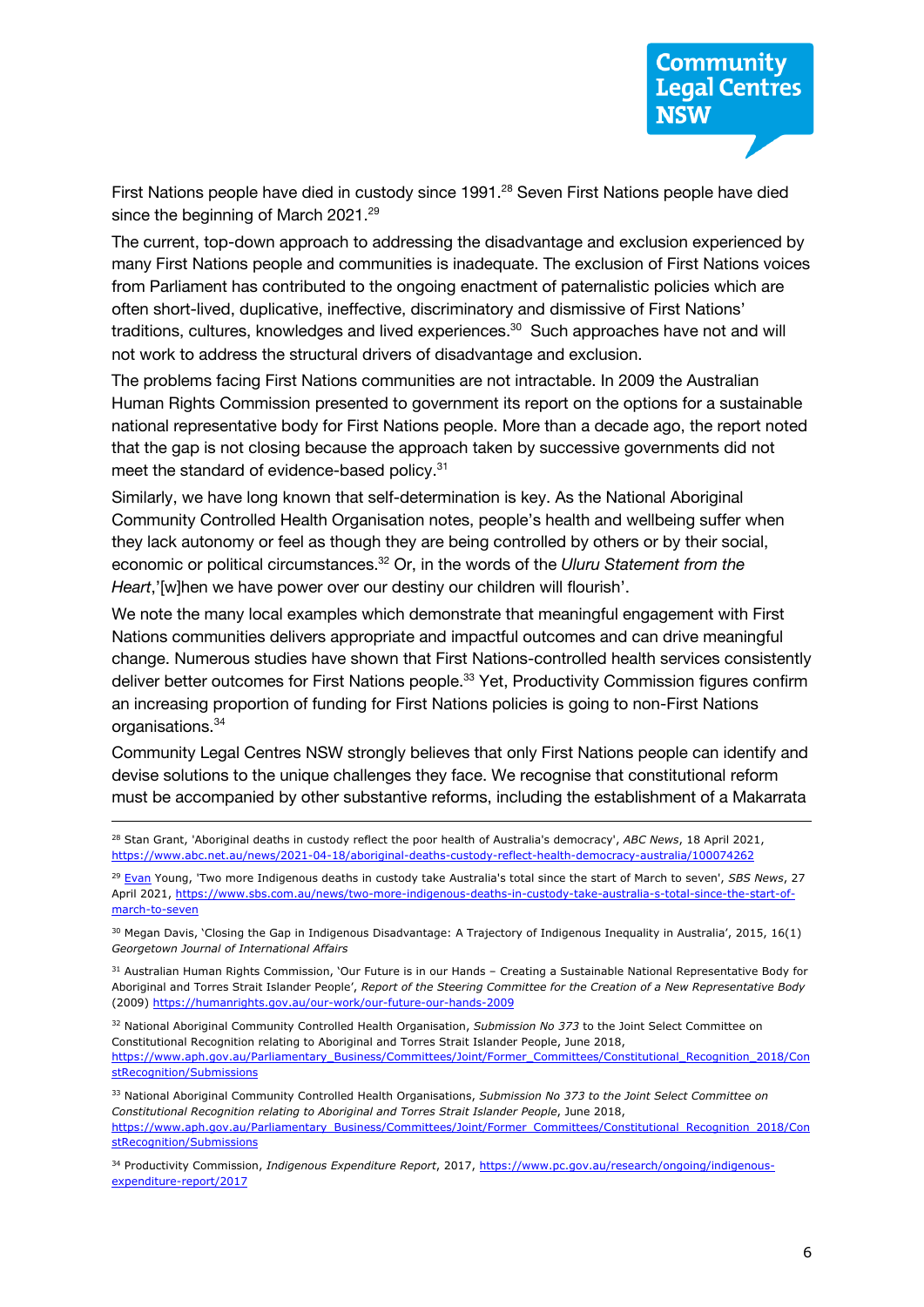Commission to oversee agreement-making and truth-telling. However, in our view a addressing the systemic lack of government engagement with First Nations people. By constitutionally enshrining the Voice, Parliament will be finally held accountable for government action in relation to First Nations affairs. This permanent avenue for engagement will help programs that deliver better outcomes for First Nations people and communities. constitutionally enshrined Voice is an important step in recognising self-determination and reinforce 'closing the gap' as a genuine shared responsibility and will result in policies and

#### **RECOMMENDATION**

 1. To ensure the permanence, legitimacy and stability of the Voice is guaranteed and that it is empowered to fearlessly advocate on behalf of First Nations people, the Voice must be enshrined in the Constitution.

## **Response to Interim Co-Design Proposals**

 Community Legal Centres NSW acknowledges that the Interim Report for the Indigenous Voice Co-design process provides a valuable summary of the work that has been undertaken to date to consider models for a national forum for First Nations people to advise upon and guide responses to issues that impact them.35

 Critically, and contrary to the misconceptions promoted by some politicians and media institutions, the report makes clear that the Voice will not:

- be a 'third chamber' of Parliament
- have a veto power
- deliver government programs or services
- replace existing bodies or structures.

 A Voice, which poses no threat to existing structures of government and functions in an advisory capacity, should be capable of winning broad support among politicians, constitutional conservatives and the public.

 Community Legal Centres NSW believes current proposals for the design of the National Voice needs of First Nations people and that the Government honours its election commitment to a requires further development to ensure it is genuinely representative of the diverse voices and referendum once a model has been settled.

## **The Voice must genuinely represent the diverse experiences and needs of First Nations people and communities**

 Community Legal Centres NSW supports the Interim Report's recognition that a representative body will only be effective if it aligns with the priorities and aspirations of First Nations people themselves and reflects the diversity of experiences and views (from individuals, organisations and communities). across the country.

 <sup>35</sup> National Indigenous Australians Agency, *Indigenous Voice Co-Design Process: Interim Report*, October 2020, https://voice.niaa.gov.au/sites/default/files/2021-02/indigenous-voice-codesign-process-interim-report-2020.pdf 7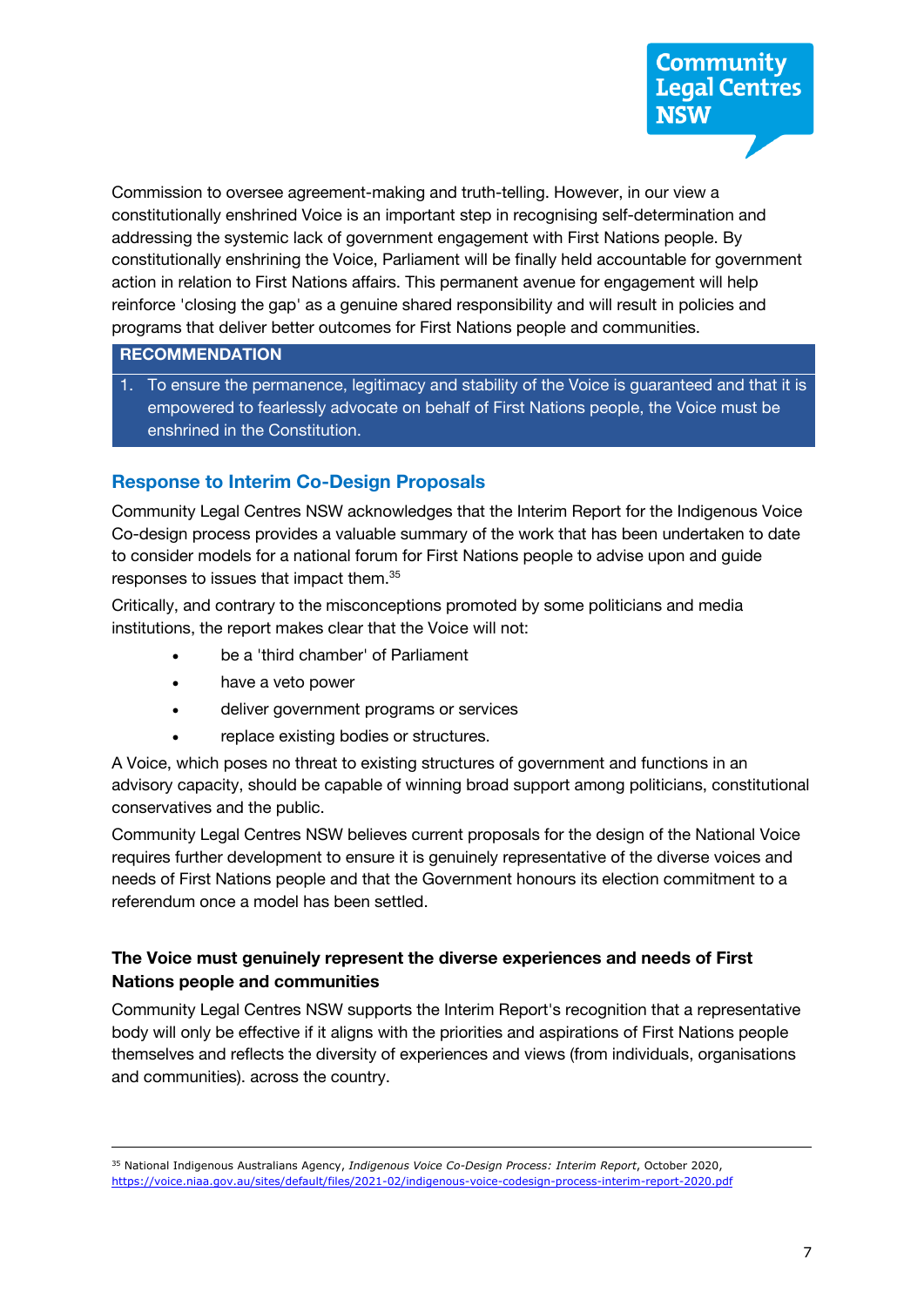# **Community Legal Centres NSW**

 However, we note that the Interim Report proposes a maximum 18-person membership model for the Voice, with two members of different genders per jurisdiction.<sup>36</sup> We agree with From the uneven distribution of First Nations people across the country (for example, NSW accounts for 33% of Australia's First Nations population, while the ACT and Torres Strait Islands each account for less than 1% of the total population) and the fact that their specific needs often depend on where they live.<sup>38</sup> The current proposals risk creating a perception that jurisdictions with particularly low or high numbers of First Nations people are over or under-represented on Heart<sup>37</sup> that these numbers are arbitrary and significantly underestimate the level of representation needed to bring about effective change. The caps fail to take into account the the Voice. We recommend that further work be done to consider how best to mitigate this.

 This proposal also fails to account for the fact that there is a range of First Nations nations within this country, each with their own leadership and decision-making structures, which do diverse groups are represented authentically. Working with First Nations people to develop not follow colonised state borders. The make-up of the Voice will have to ensure that these representation structures within the Voice will be integral to ensuring that this occurs.

 continue to suffer the worst impacts of colonisation and whose voices are most often silenced in policy and law-making processes, including people living in rural and remote communities, The Voice must also ensure direct representation of First Nations people and communities who people with lived experience of the criminal, legal, youth justice and child protection systems and victim-survivors of violence and abuse.

 not arbitrarily deny people, who would otherwise make important contributions, the opportunity to participate.<sup>39</sup> We agree that it is important to ensure members of the Voice act in a manner past criminal conviction alone is discriminatory, particularly given First Nations people' disproportionate rates of contact with the criminal justice system.<sup>40</sup> It is therefore critical that the Voice's eligibility requirements (such as criminal convictions) do that enhances public confidence. However, we consider that excluding a person based on a

#### **RECOMMENDATIONS**

- 2. The Voice must ensure direct representation of First Nations people and communities whose voices are most often silences in policy and law-making processes.
- 3. Further work should be undertaken to ensure that the Voice's caps on membership and eligibility requirements do not arbitrarily and deny people the opportunity to participate, and that the Voice is inclusive of people with varied life experiences.

<sup>38</sup> Ibid.

 <sup>36</sup> Ibid, see page 8.

<sup>37</sup> From the Heart, *Submission to the Indigenous Voice Co-design Process*, 21 January 2021, https://haveyoursay.voice.niaa.gov.au/submissions/view/sbm16dde0615c94d349ec8d8

 <sup>39</sup> Public Interest Advocacy Centre, *Submission to the Indigenous Voice Co-design Process*, 19 March 2021, https://haveyoursay.voice.niaa.gov.au/submissions/view/sbm16dde0615c94d349ec8d8

 <sup>40</sup> Australian Law Reform Commission, Executive summary of the *Pathways to Justice Report*, January 2018, islander-people-alrc-report-133/executive-summary-15/disproportionate-incarceration-rate/ https://www.alrc.gov.au/publication/pathways-to-justice-inquiry-into-the-incarceration-rate-of-aboriginal-and-torres-straitislander-people-alrc-report-133/executive-summary-15/disproportionate-incarceration-rate/ 8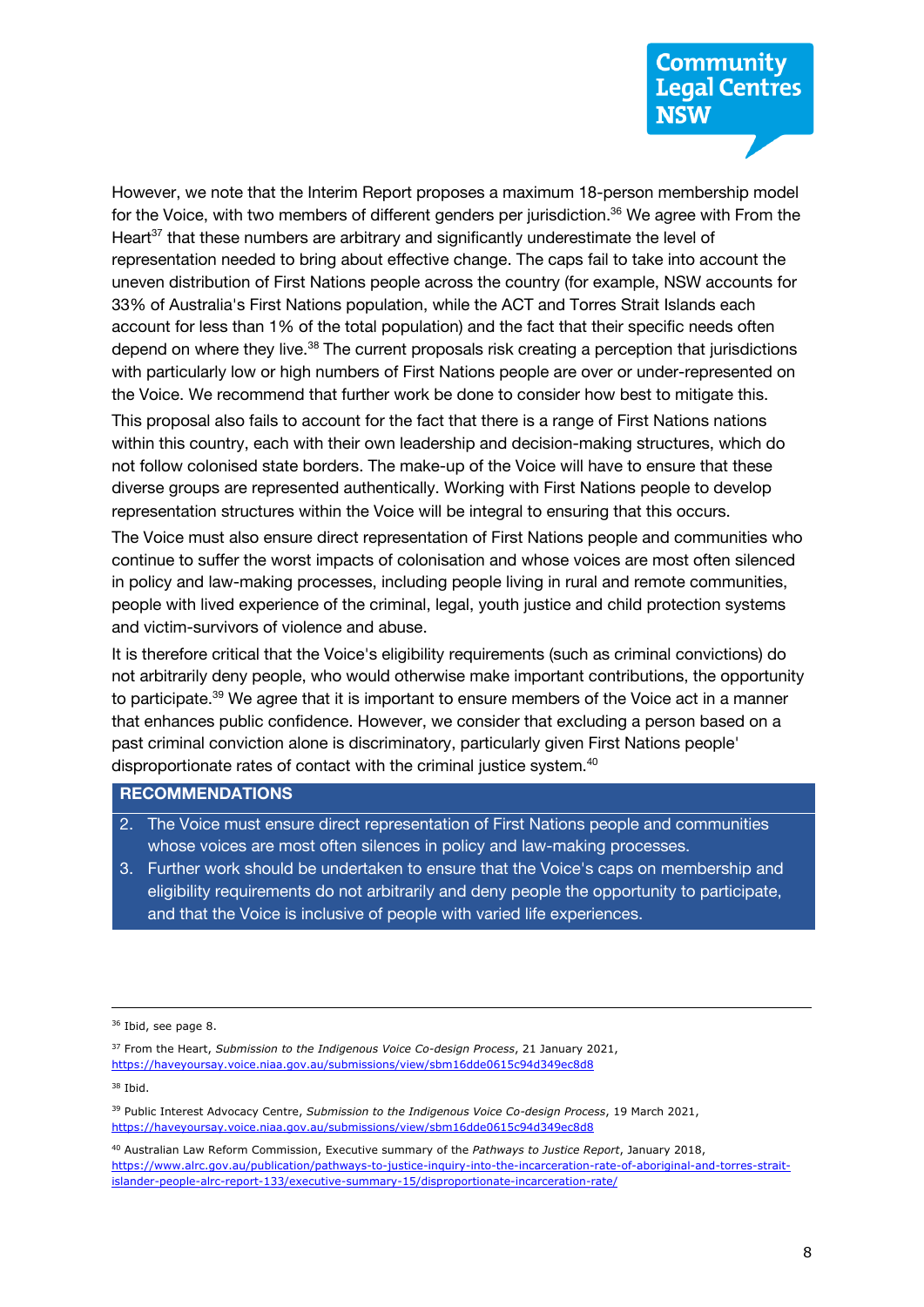# **Government consultation with the Voice must be proactive, meaningful and transparent**

Community Legal Centres NSW supports the Interim Report's commitment to ensuring:

- adequate scrutiny of the Government's and Parliament's engagement with the Voice
- due consideration of its advice, including through the establishment of a Parliamentary committee modelled on the Parliamentary Joint Committee on Human Rights.<sup>41</sup>

 However, we believe that additional measures are needed to ensure that consultation with the Voice takes place in a proactive, meaningful and transparent manner.

 We note that under the proposed models outlined in the Interim Report, governments and Parliaments are only *obliged* to consult and engage the Voice on a very narrow range of matters.<sup>42</sup> In our view, policy and lawmakers should be required to:

- consider the Voice's advice on, 'proposed laws and policies of general application which particularly affect, or which have a disproportionate or substantial impact on First Nations People<sup>'43</sup>
- attach statements of consultation which address Voice engagement to bills which propose such laws and policies.

 between 'obligatory' and 'expected' areas of consultation is a false dichotomy. If accepted, it would seriously risk the Voice's ability to shape laws and policies that impact First Nations In any case, given that advice provided by the Voice would be non-justiciable, the demarcation people.

 To help ensure decisions made about First Nations affairs are appropriately informed, policy and lawmakers must be required to obtain expert advice and guidance from the Voice at the earliest stages of policy and legislative development. While the Interim Reports suggests that informal advice will not be tabled, $44$  we strongly urge that all advice provided by the Voice must be tabled so that it forms part of the public record. This will help to keep governments and Parliaments accountable.

 <sup>41</sup> National Indigenous Australians Agency, *Indigenous Voice Co-Design Process: Interim Report*, October 2020, see: pages 18 and 54, https://voice.niaa.gov.au/sites/default/files/2021-02/indigenous-voice-codesign-process-interim-report-2020.pdf

 <sup>42</sup> Ibid, see pages 51-52

<sup>&</sup>lt;sup>43</sup> Ibid, see page 53

 <sup>44</sup> Ibid, see pages 16 and 50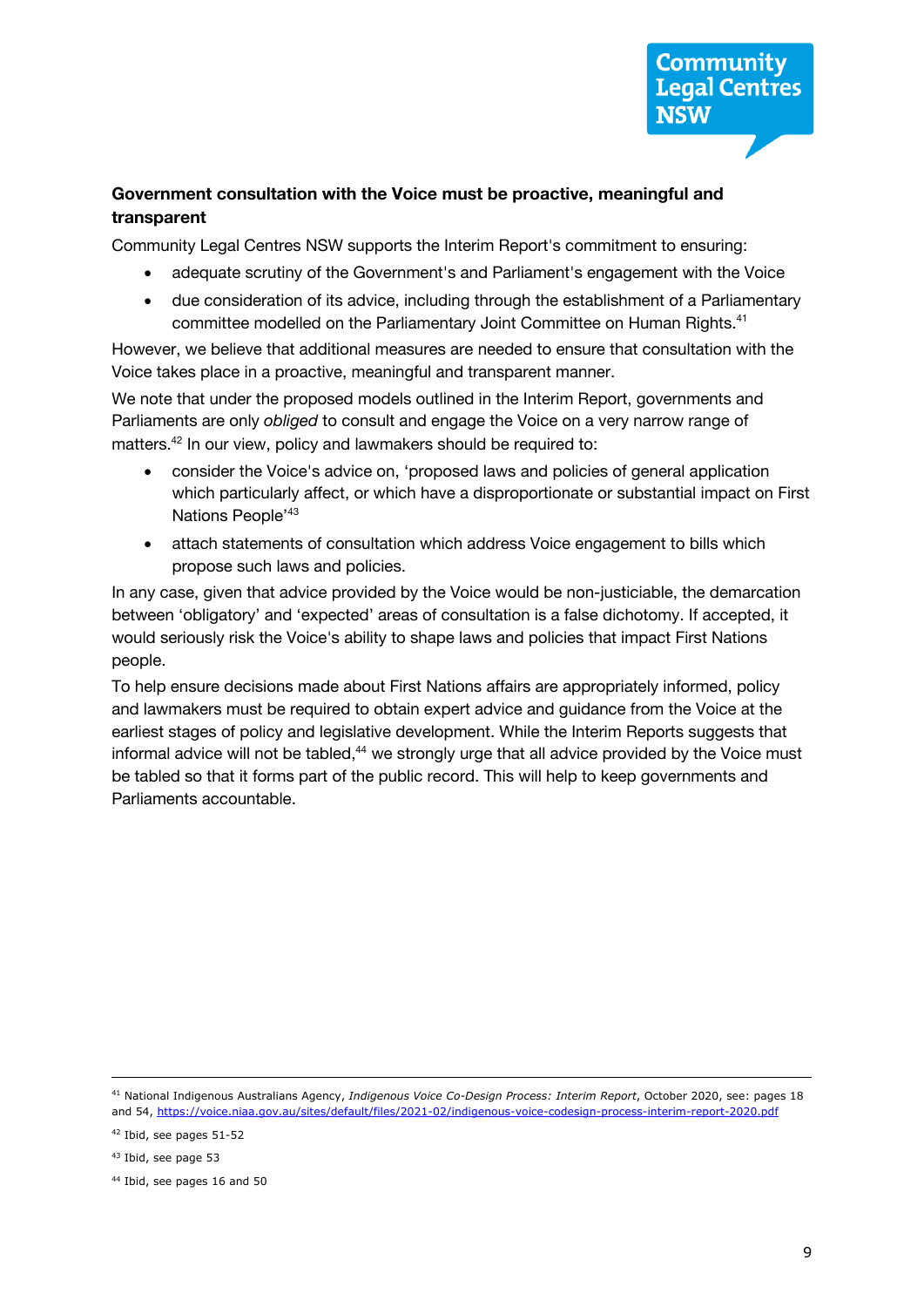#### **RECOMMENDATIONS**

- 4. Parliament and governments should be obliged to consult the Voice on all 'proposed laws and policies of general application which particularly affect, or which have a disproportionate or substantial impact on First Nations People'.
- 5. To ensure the voices of First Nations people are considered in the early stages of legislative and policy making processes, further consideration must be given to the timing of the obligation to consult with the Voice.
- 6. All advice provided by the Voice, whether it be formal or informal guidance, should be tabled in Parliament.
- 7. Law makers should be required to attach to every bill that significantly or particularly affects First Nations people be a comprehensive statement of consultation and engagement with the Voice.

### **The Government must honour its commitment to hold a referendum before passing legislation**

 Community Legal Centres NSW respects First Nations people's calls for a Voice to Parliament strongly opposed to a 'legislate first, referendum later' approach to establishing the Voice. We that is protected in the Constitution. There is no mandate for a purely legislative Voice. We are support the position advocated by many First Nations people, organisations and coalitions:

- 1. As a first step, the Voice should be enshrined in the Constitution.
- 2. As a second step, legislation should be passed to govern the Voice's operations.

 Establishing the Voice through legislation before a referendum presents several significant risks. As noted above, it risks undermining the independence, authority and credibility of the Voice. It also increases the risk that First Nations people will not support the Voice, which would significantly compromise its ability to advocate for and represent voices of First Nations people. There is also a real possibility that, once the Voice is legislated, the Government will walk away current popular momentum for constitutional reform dissipate. from its election commitment to hold a referendum. Now is the time. We cannot risk letting the

 Statements made by both the Labor and Liberal parties in support of a constitutionally enshrined Voice make clear that this position has bi-partisan support. In particular, we refer to the Coalition's promise in the lead up to the 2019 federal election that 'a referendum will be held once a model has been settled<sup>145</sup> and to Labor Leader Anthony Albanese's comment that 'at its most basic level, the denial of a constitutionally enshrined Voice is a denial of the Australian instinct for a fair go.<sup>'46</sup> In order to bolster community engagement in the next phase of the co- to establishing a constitutionally enshrined Voice. Once a general model for the Voice is agreed, the Government must then honour its election commitment to a referendum. design process, we strongly recommend that the Government publicly reaffirm its commitment

<sup>&</sup>lt;sup>45</sup> Coalition Government, 'Our Plan to Support Indigenous Australians', 2019, https://apo.org.au/sites/default/files/resourcefiles/2019-05/apo-nid242236.pdf

 https://anthonyalbanese.com.au/ministerial-statements-closing-the-gap-wednesday-12-february-2020 10 <sup>46</sup> Anthony Albanese, 'Ministerial Closing the Gap Speech', 12 February 2020, Anthony Albanese MP,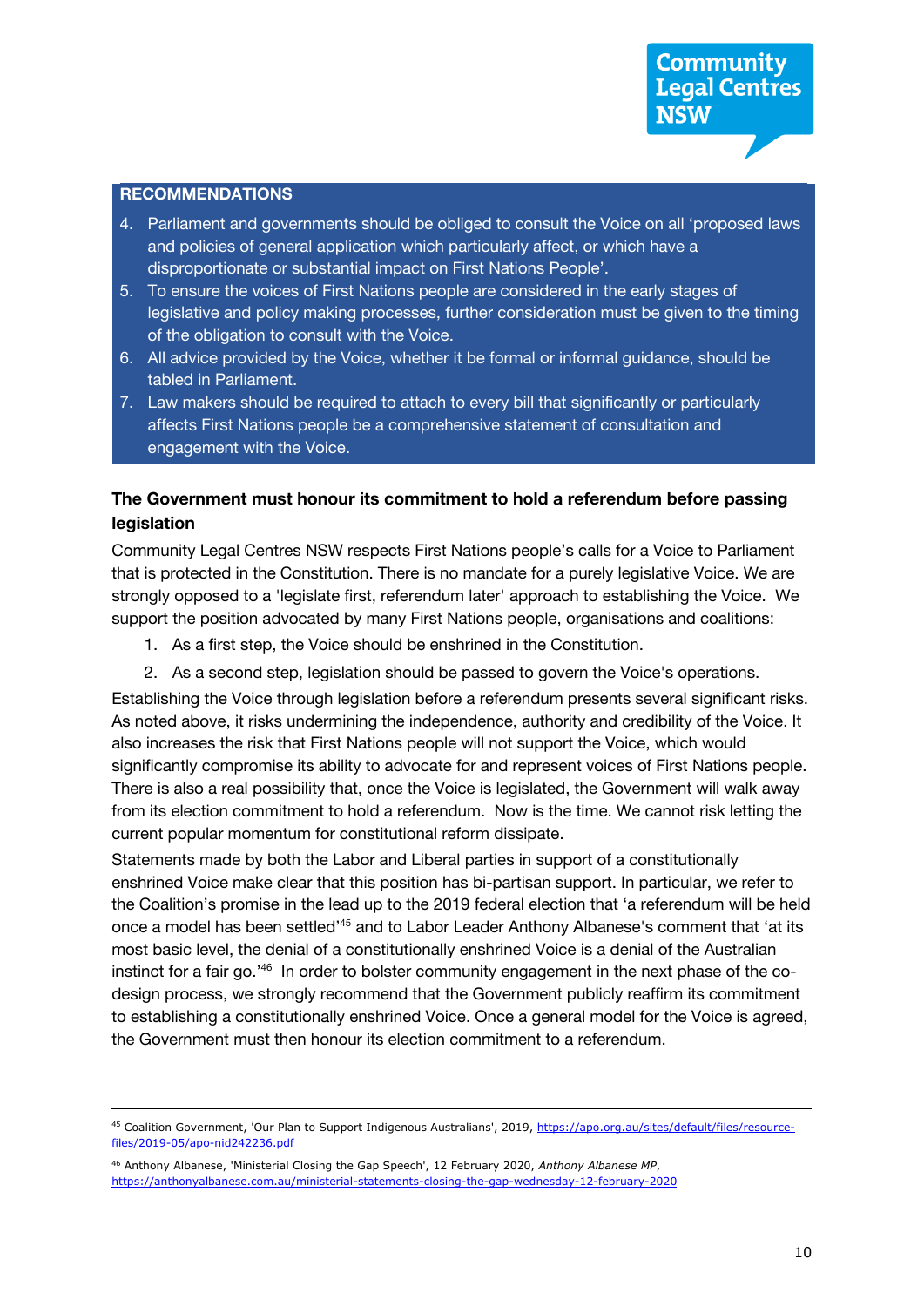Parliamentary term.<sup>47</sup> However, to ensure maximum community consultation and support, we After the continued existence and core function of the Voice are guaranteed in the Constitution, its structure, composition and precise functions can be finalised through legislation in the next recommend the Government begins developing a draft exposure bill for comment as soon as possible.

#### **RECOMMENDATIONS**

- 8. The Government should confirm its commitment to establishing a constitutionally enshrined Voice and expressly instruct the Indigenous Voice to Parliament Co-design groups to begin considering and reporting on:
	- **a.** options for constitutional enshrinement of the Voice, including draft wording;
	- **b.** pathways to referendum.
- 9. The Government must honour its election commitment to a referendum once a model for the Voice is settled.
- 10. After the existence and core function of the Voice has been guaranteed in the Constitution, enabling legislation for the Voice must be passed in the next term of Parliament. We recommend that the Government begin developing an exposure draft bill for comment as soon as possible.

# **Referendum – A Unique Opportunity to Educate and Change the Discourse**

 At its core, enshrining the Voice in the Constitution is a formal acknowledgement that First Nations people have unique historical, practical, spiritual and cultural knowledge. It would mark a critical paradigm shift away from unsuccessful and paternalistic approaches to First Nations determination and their capability to address the unique challenges they face as a result of colonisation. In turn, this will provide the basis for a relationship between First Nations people and the State that might meaningfully involve active listening, inclusivity and mutual respect.<sup>48</sup> affairs towards an approach based on empowerment that recognises First Nations self-

 potential to help increase the broader community's understanding of First Nations people's challenges facing our First Nations people. A carefully crafted referendum campaign, designed by and with First Nations people, has the unique histories, cultures and relationship with the Constitution and to ensure that the public is engaged with the Voice establishment process.<sup>49</sup> It also presents an opportunity to challenge and change the highly problematic discourse that often pervades conversations about

https://www.aph.gov.au/Parliamentary\_Business/Committees/Joint/Former\_Committees/Constitutional\_Recognition\_2018/Con stRecognition/Submissions

<sup>47</sup> From the Heart, *Submission to the Indigenous Voice Co-design Process*, 21 January 2021, https://haveyoursay.voice.niaa.gov.au/submissions/view/sbm16dde0615c94d349ec8d8

 <sup>48</sup> Uphold & Recognise, *Submission No 172 to the Joint Select Committee on Constitutional Recognition relating to Aboriginal and Torres Strait Islander People*, 5 June 2018,

 <sup>49</sup> Public Lawyers, *Submission to the Indigenous Voice Co-design Process*, 20 January 2021, https://haveyoursay.voice.niaa.gov.au/submissions/view/sbm15bd4d37275607e51b233